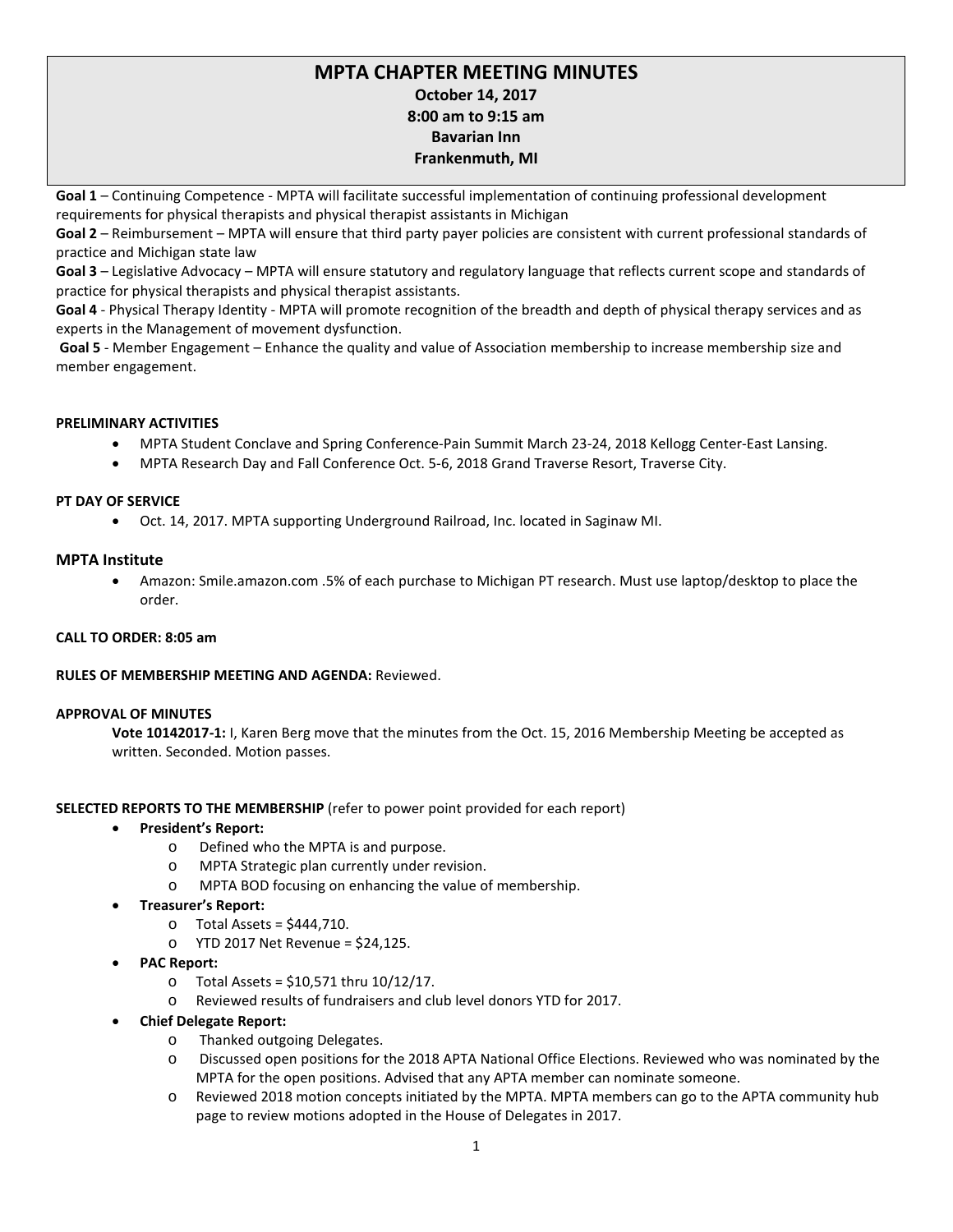- o Reviewed opportunity for students to participate in the House of Delegates.
- **Professional Development/Membership Director's Report:** 
	- o QR code scanning being considered for PDR's in future MPTA events.
	- o MPTA currently has 6 CEU reviewers. Course approval processing time for courses submitted for CEU's is expected to be 7 days.
	- o Clarified that 1 CEU is issued for 1 contact hour and is the standard in the state of MI. APTA uses a .1 CUE for each contact hour which has caused confusion.
	- o Discussed goal of the committee.
	- o FSBPT Practice tool for licensure exam is now called oPTion.
	- o Human Trafficking is now a training/CEU program for the MPTA however restorationplace.org or 810-399- 9713 (Amy) will also come to a facility to provide education on human trafficking.
	- o Pain Summit coming in Spring MPTA conference March 24, 2018.

### • **Legislative Director's Report:**

- o Reviewed 2017 MPTA Legislative Leaders.
- o Current issues include:
	- SB0582 to allow PT's to approve Disability Parking placards (encouraged MPTA members to thank cosponsors of bills and encourage transportation committee members to support the bill).
	- HB5013 Auto-No-Fault (MPTA BOD voted to join CPAN, if interested in participating let Craig Miller know, encouraged MPTA members to advise their representative to vote no on HB5013).
	- Acupuncturist licensure (working collaboratively with MAAOM).
	- Advocacy day 2018 (date TBD-encouraged MPTA member participation).
	- **Interstate Licensure Compact (Reviewed current status in MI and BOD monitoring situation).**
	- Mandatory Reporting of Child Abuse and/or Neglect (MPTA BOD looking at current HB4020 to see if PT's and PTA's can be added).

### • **Reimbursement Director's Report:**

- o Priority Health:
	- Update included approving reimbursement for NP signing PT prescriptions.
	- **Priority Health will continue to reimburse for direct access PT care.**
- o BCBSM and eviCore:
	- Updated status.
	- **Noted that implementation of eviCore for commercial BC/BS products is now delayed to July of 2018.**
	- MPTA advising MPTA members that if they have a patient where they are being denied care to have the patient call the phone number on the back of their insurance card and state they have a grievance.
	- Discussed methods that the MPTA BOD is utilizing and investigating to respond to BC/BS and eviCore.
- o MPTA members can go the [www.apta.org/payment](http://www.apta.org/payment) to acquire up to date information.

## • **Communications Director's Report:**

- o Reviewed goal of the committee.
- o Internal and external communications include print, email, and social media.
- o Facebook page is Michigan Physical Therapy Association along with individual district pages.
- o Twitter is @MiPhysTherAssoc. Also @MPTA\_SRC.
- o Reviewed the Consumer Communications Campaign including consumer website page.
- o Reviewed partnering and promoting among Healthcare Partners and participation at the Michigan State Medical Society's Scientific Conference.
- o Encouraged MPTA members to join Find a PT campaign.

### • **Membership and Academic Relations Report:**

- o Academic relations (Reviewed how and when committee works with PT Directors).
- o Membership now over 3100 MPTA members.
- o Reviewed efforts and groups to improve recruitment and retention along with the value of membership.

## • **PTA Caucus Representative Report:**

- o Updated activities of the MPTA PTA Caucus Representative. Can view activities on the APTA website.
- o Reviewed proposed changes in Tricare which would authorizes PTA's to treat patients and be reimbursed for the care provided.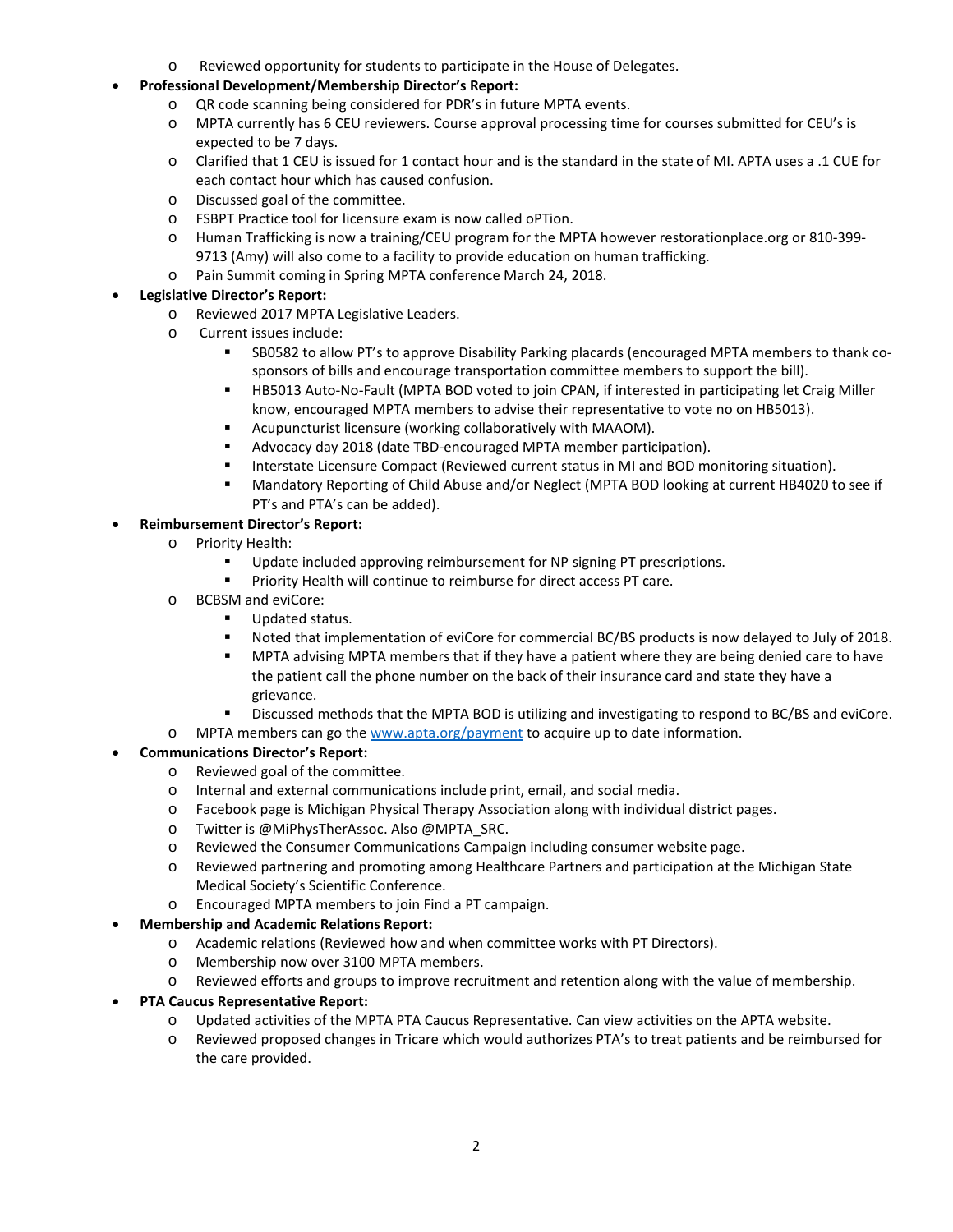#### **NEW BUSINESS**

**ELECTION RESULTS:** Eligible Voters = 2434. Total Voters = 150. Turnout = 6.16%  **Secretary**- Karen Berg **Treasurer**- Emily Carter **Director of Conferences**- Melanie Wells **Director for Legislative Affairs**- Jena Colon **Director of Membership and Academic Engagement-** Meri Goehring **Chief Delegate**- Chris Hinze **Delegates**- Chris Wilson, Crystal Lamb, Cameron Williams, Edo Zylstra. Nichole Chakur and Suzanne Trojanowski are alternates. **Nominating committee at Large**- Linda Hall **Nominating Committee Eastern District**- Jennifer Dickson **Nominating Committee UP District-** Kristina Latva **Eastern District Director-** Michael Kinyon **Northern District Vice-Chair**- Nick Hamlin and Sarah Patterson tied. Per MPTA by-laws the board votes who will fill the Position.  **UP District Chair**- Caroline Gwaltney **UP District Vice-Chair-** Margo Recla-Juedes **Eastern District Chair**- Jennifer Blackwood

### **MOTIONS AND OPEN FORUM**

**VOTE 101402017-2** I, Kaelee Brockway move to have the ballots from the 2017 MPTA elections destroyed. Seconded. Discussion. Motion passes.

**VOTE 10142017-3** I, Deb Doherty, move that the Michigan Physical Therapy Association establish a special interest group for oncology physical therapy. Seconded. Discussion. Motion passes.

**Supportive Statement:** The Oncology round table started meeting at the Spring MPTA meeting in 2016. After the first meeting a listserve was created by Ben McCown, SPT form Oakland University, to allow for ease of communication among therapists in the state of Michigan to discuss oncology issues and share research articles. Interest continues to grow and we currently have 60 members of the list serve. Upon sending out an inquiry on the listserve regarding the development of an Oncology SIG, emails poured in support the effort.

Oncology Rehabilitation is a rapidly growing specialty among physical therapists in the state of Michigan. Cancer Survivors experience many challenges with the occurrence of multiple side effects and adverse events from the treatments for cancer. Physical Therapists are the most qualified of all the health professions to treat those side effects. Oncology Rehab programs are currently at all different levels of development throughout Health care Organizations and OP clinics throughout Michigan.

We believe that an oncology rehab SIG will increase communication and collaboration achieving three goals:

1. Increase quality of life for cancer survivors throughout the continuum of care

2. Increase awareness and evidence of practice to health care professionals and Administrators to increase referrals for oncology rehab and facilitate the development of more oncology rehabilitation programs

3. Advocate for our profession to bring more awareness to the public about the role of physical therapy from the moment of diagnosis and throughout the survivorship continuum of care.

**Janet Downey: Awards committee**-reviewed process to nominate PT/PTA members and encouraged participation to nominate potential members.